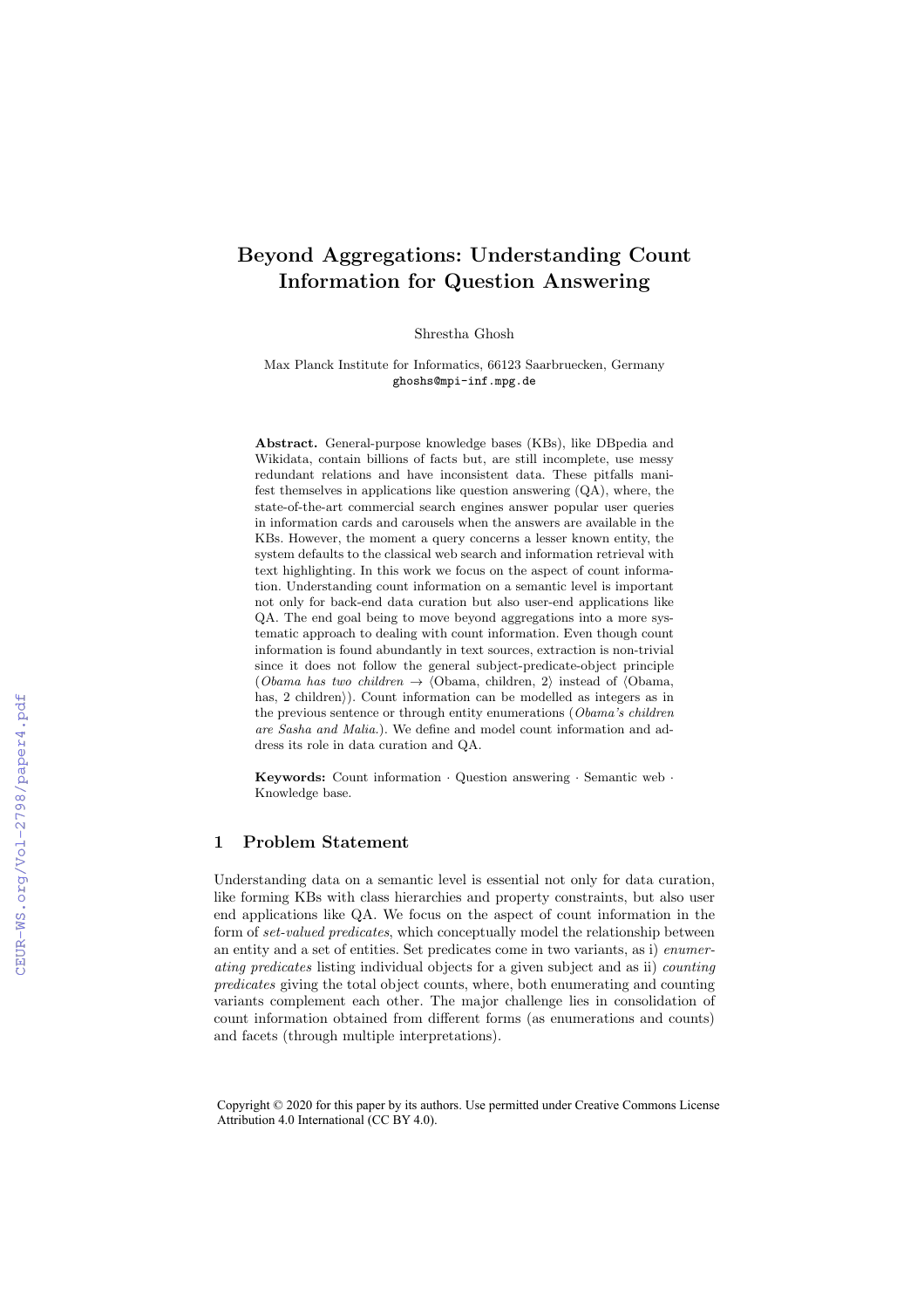#### 2 S. Ghosh

As an example, information such as *"the children of Barack Obama"* can be represented as a count 2 and as a list of entities comprising his two children. Sometimes, the count is more readily available with a few enumerations due to data privacy. For instance, for *"approximately 150,000 employees of Microsoft"*, we may have enumeration data only on the more prominent entities (CEO or others holding important positions at Microsoft) which are publicly available. Other times, when both count and enumerations are available, say in the case of *"songs by the Beatles"*, a comprehensive approach is presenting both the count ("213 songs") and enumerations.

We formulate our problem statement in the domain of QA as

#### *"Given a natural language count query, provide a correct, informative and explainable answer."*

A count query can be defined as a query regarding a set predicate - children, employees, songs - of an entity such that a natural language count query is structured as "How many .. ?" or "What is the number of .. ?". We define three requirements for the answer to a count query in the backdrop of the aforementioned query regarding songs by The Beatles.

- 1. Correct. Provide a reasonable estimate or the exact true value measured via precision, such that both the answers, *The Beatles have 213 songs*, or, *227 songs* are considered correct but in varying degrees.
- 2. Informative. Provide all or representative enumerations of the set predicate measured via precision and recall. Songs by The Beatles include 'Hey Jude' and 'Here Comes the Sun'.
- 3. Explainable. Provide relevant context used to derive the count and enumerations, such as a Wikipedia excerpt - "The group's main catalogue .. consists of 213 songs: 188 originals and 25 covers ..". The quality of explanation could then be judged through human annotators.

## 2 Importance

In QA, count queries are often processed ad-hoc by aggregating the entities in the answer in the absence of matching counting predicate. This is driven by the fact that there is only one true correct answer possible. While this assumption works perfectly well for popular entities and relations, instances with less popular entities suffer. We approach this problem by exploiting the redundancy of relevant information in the web for consolidation and present information more comprehensively through enumerations and counts.

Therefore, for a query on the *"number of songs by The Beatles"*, which has contentious answers (213, 227, 185) based on whether they were originals, covers, released and so on, only providing a list of popular songs, which is a gross underestimation of the actual number, or only the count of songs, which naturally leads to the next question regarding the constituent entities, an answer supported by enumerations and counts with explainable context is more comprehensive.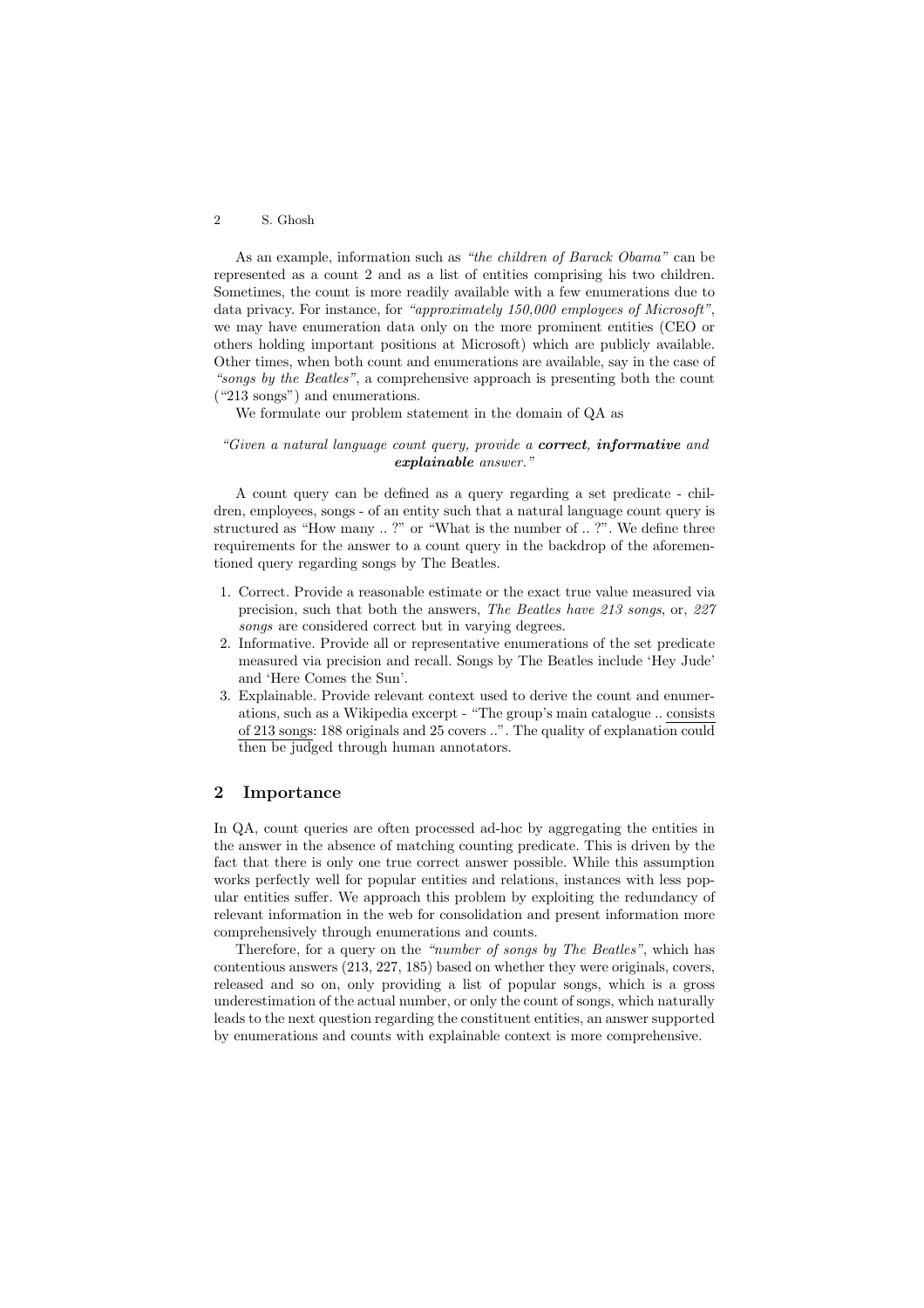Measurement information such as *height, length, temperature*, is out of scope of count information since they do not form a relation between an entity and a set of entities. Unlike count queries regarding non-entities, such as *"number of floors in Burj Khalifa"* or *"number of votes in 2016 US Election"*, enumerating entities of set predicates support and enhance the count. Count information semantics can enhance the available knowledge by giving it more structure. For instance, "number of languages in India" is not just a statistic "121" but descriptive - "22 scheduled and 99 non-scheduled" or "21 Indo-European, 17 Dravidian, ..".

## 3 Related Work

This research comes close to ontology matching, count information modelling in description logics and KBs. Ontology matching focuses on alignment of entities and relations across KBs as a part of data integration [27] where the additional challenge lies in adhering to the taxonomies and ontological constraints [9,32].

Description logics models count information through qualifying number and role restrictions [15,4]. Count information in the OWL standard [21] is modelled in cardinality assertions, lower bounds and upper bounds, which comes at a complexity trade-off in both ontology ontology  $[14,3]$  as well as query language [10,25,5]. The construct of the ontological modelling languages restricts these constraints and restrictions to be relation-specific, such that limited systematic inter-relation connections exist (hierarchical or inverse relations) but enumerating and counting predicates cannot be used to reinforce each other.

Recall is an important measure for KB quality affecting applications that rely on KBs for the data [26] and can be estimated statistically, using sample overlap [20], digit distribution [33] or association rules [11]; relatively from related entities [16,33]; and from text extractions [30,29]. Our work on aligning counts with entity enumerations complements these techniques.

**Count information in QA.** Findings in [23] report that 5% to 10% of the questions in popular TREC QA datasets concern counts. KB QA systems like AQQU [1] and QAnswer [7] evaluated on WebQuestions [2] and LC-QuAD [35] benchmarks, perform ad-hoc special translations for typical count queries starting with *"How many ..?"*. State-of-the-art systems like Google and Bing answer count queries with both counts and enumerations, however, being limited to very few popular entities with no observable systematic behaviour. Recent advances in transformer networks [6,18], which have been applied to QA benchmark datasets including SQuAD [28] and DROP [8], predict a single answer. There is still scope for a more general setup of answer consolidation in QA over KB and texts.

*Count information in IE.* In the context on numerical information, conventional IE has focused on temporal [19] and measurement information [31]. Research also exists on detecting errors and outliers [36] and organizing and annotating measurement units [24,34] in the numeric information, which is present in considerable amount, in general-purpose KBs. Recent research on count IE [22,23] uses it to assess and improve KB recall [30,29]. However, such extractions are limited to manually identified count predicates.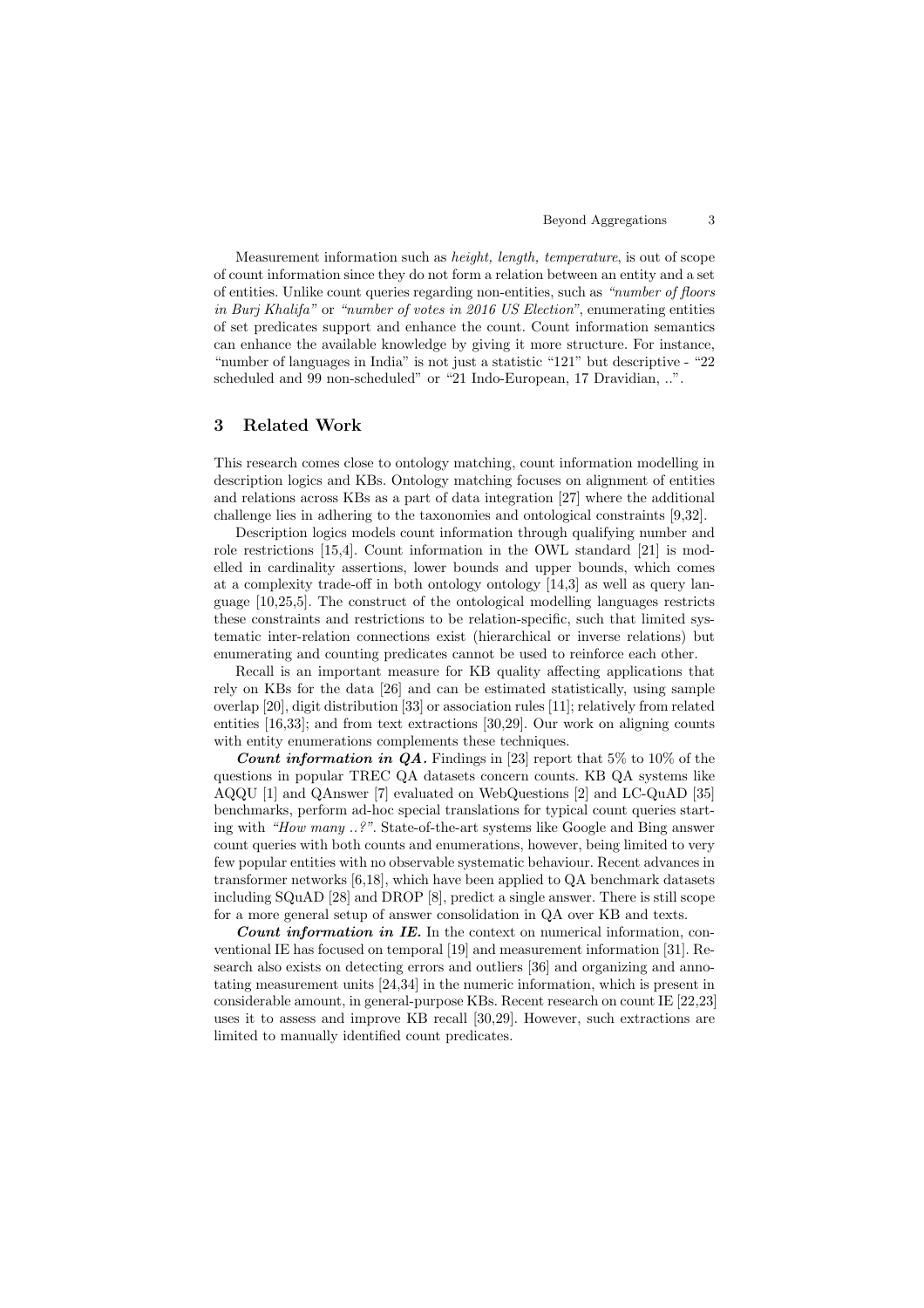4 S. Ghosh

#### 4 Research Questions

From our guiding research question in Sec. 1, we derive the following questions.

- (Q1.) How to *identify* and *consolidate* count information?
	- Given the structured nature of KB, it is easier to identify set predicates by analysing predicate domain, range and predicate value statistics. However, extracting count information from text is more complex with ambiguity in surface forms (integer or word representations, approximations and bounds), interpretations (number of languages in a country may be derived geographically, from official status or language families). Especially in the case of multiple interpretations, consolidation becomes challenging.
- (Q2.) How to ensure an answer that is (A) *correct*, (B) *informative* and (C) *explainable*? We design our evaluation metrics to test our proposals on these three characteristics. We expand on our baselines and metrics in the Section 6.

Our aim is to solve Q1 in both KB and text setting and to subsequently draw on the strengths of each setting to finally answer a natural language count query  $(Q2)$ . We begin with a preliminary investigation of identifying count information through set predicates in KBs (Q1) and aligning enumerating predicates with counting predicates for subsequent purposes of KB recall and QA (Q2). In the context of a KB which consists of subject-predicate-object (SPO) triples, a set predicate that models sets via binary membership is called an enumerating predicate. A set predicate whose values represent counts of entities modelled in the given KB is called a counting predicate.

In the text setting, we gather relevant documents by offloading the information retrieval task to the available state-of-the-art and focus on dynamic extraction and consolidation of count information from the text (Q1). We exploit redundancy to predict the correct answer supported by confidence scores (Q2). Time is another critical but tangential aspect and a full-fledged problem on its own. Hence, we do not tackle time relevancy in our current work.

## 5 Preliminary Results

#### 5.1 Count information in KBs

To answer Q1 in the KB setting, we first conceptualize set predicates and the enumerating and counting variants. We look into popular general-purpose KBs, namely, two versions of DBPedia (raw and mapping-based extractions), Wikidata and Freebase. We set up a methodology, named CounQER (short for "Counting Quantifiers and Entity-valued PRedicates"), to identify set predicate using supervised classification and rank set predicate alignments based on statistical and lexical measures (Q1) [12]. We provide the first step towards answering count queries through our CounQER demonstrator<sup>1</sup> on KB SPO triples (Q2.B,C: informative and explainable) [13] illustrated in Fig. 1 on a count query

<sup>1</sup> https://counqer.mpi-inf.mpg.de/spo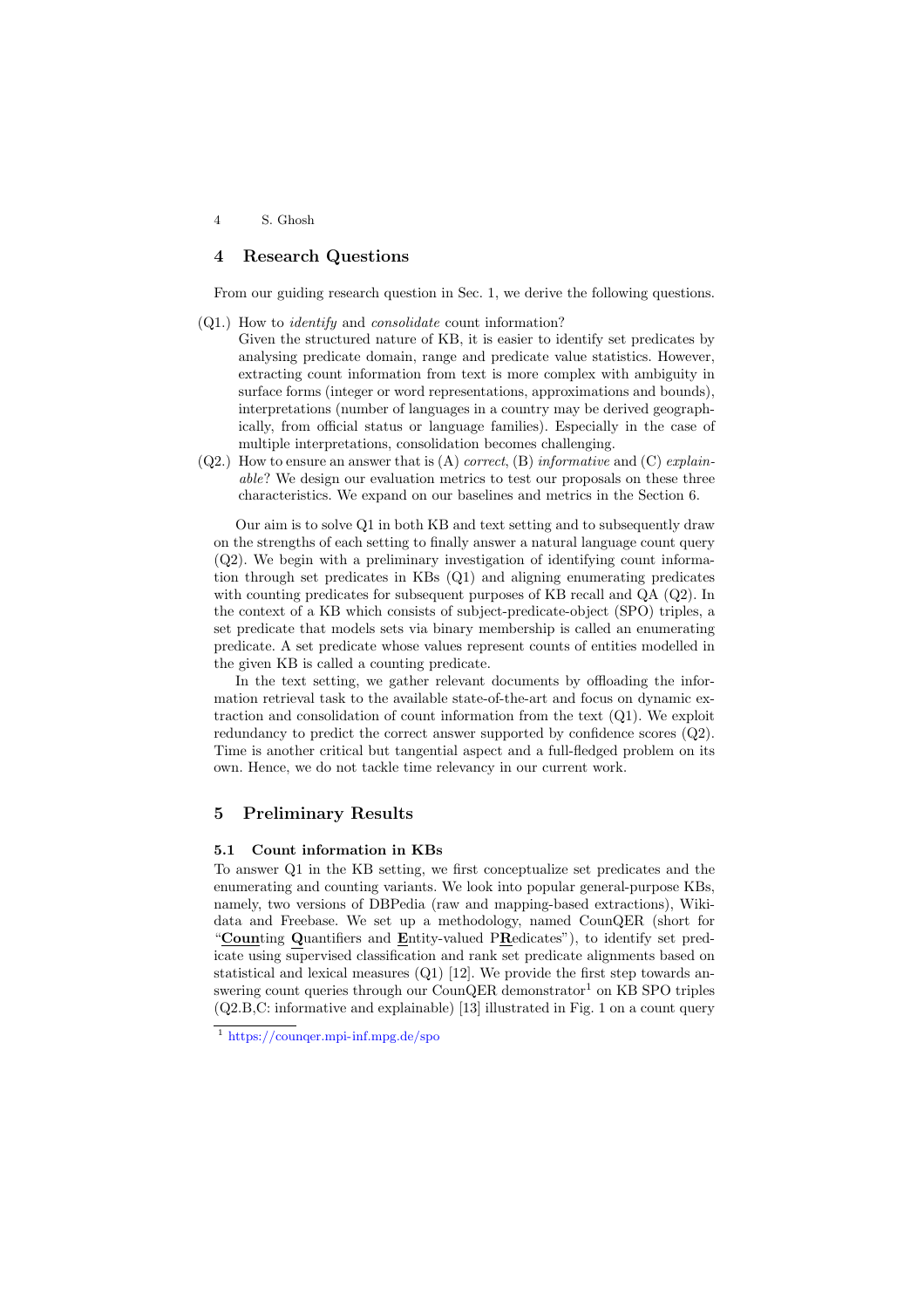Beyond Aggregations 5



Fig. 1. Annotated snapshot of CounQER taken from [13].

which returns results including supporting evidence from semantically related set predicates of the other variant. We highlight the main findings below. For complete details refer to [12].

*Supervised Classification.* We train two logistic classifiers for identifying enumerating and counting predicates on a crowd-annotated dataset of 800 predicates chosen from the four KBs. The classifiers use i) frequency-based *textual features*, ii) predicate *type information* to encode the predicate domain and range, and iii) *KB statistics*, to capture the observed functionality through descriptive statistics and the overall datatype distribution.

Our best performing model obtained an F1 score of 0.35 for counting predicates and 0.55 for enumerating predicates. We observe that unbalanced data distribution of counting predicates, which contains only 11% positive cases is a reason why the counting classifier suffers from low precision score  $(0.23)$  despite a high recall (0.71).

*Heuristic Predicate Alignment.* We introduce three families of unsupervised ranking metrics for predicate pairs  $(e, c)$ , where  $e$  and  $c$  belong to the predicted enumerating and counting predicate sets respectively. i) set predicate co-occurrences, *i.e.*, the number of KB subjects for which the pair  $(e, c)$  cooccur, ii) set predicate value distribution, where we compare the distribution of the number of objects *e* takes with the value of *c* for the co-occurring subjects, and iii) linguistic similarity, where we measure the relatedness of the humanreadable labels of *e* and *c*. We propose averaging the best-performing heuristic from each family for final alignment scores as a trade-off between robustness and ensemble learning which requires larger evaluation data. We obtained an average of 0.75 for NDCG [17] scores at positions 1 and 3.

#### 5.2 Count information in text

As discussed in Sec. 4 we collect the top snippets returned by search engines for a given query. The reason behind using snippets instead of the entire document is that the relevant information is typically featured in snippets. Our method is capable of supporting full text documents if required.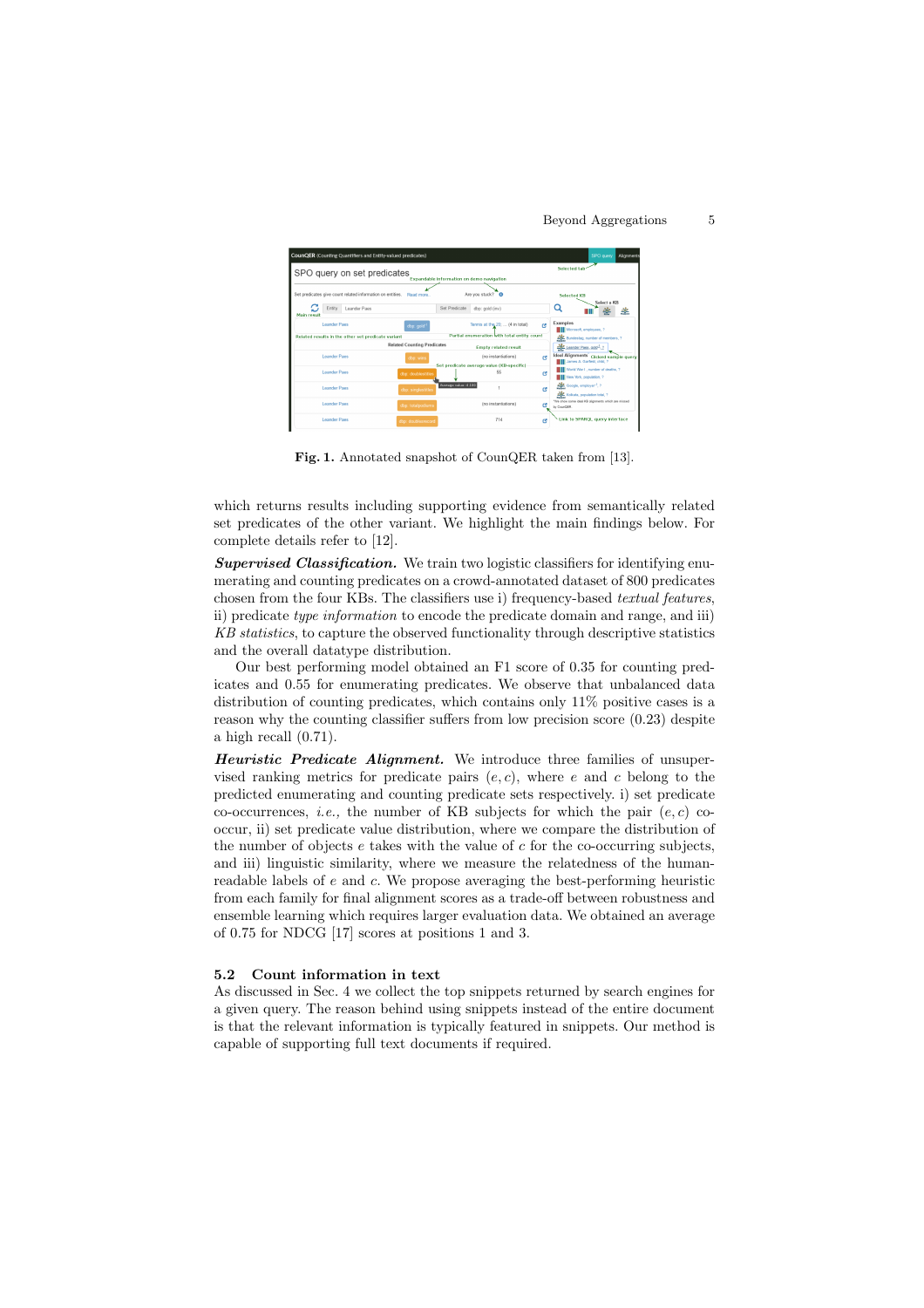6 S. Ghosh

*Extraction of relevant count values (Q1).* For each query we get the top 50 search snippets. Given a text snippet we identify all noun phrases containing a count value. We use  $SpaCv's<sup>2</sup>$  dependency parser to identify noun phrases and NER tagger to identify counts (labelled as cardinals). We then map the cardinals to the corresponding noun phrases keeping only those i) which contain a cardinal and ii) whose head noun matches the query noun. A head noun is considered a match if the maximum path similarity, *i.e.,* the shortest path, between the synsets of the two nouns in the WordNet<sup>3</sup>, is above a threshold.

In our present proposal we predict the final answer as the median of all the identified counts in noun phrases with matching head nouns. This method already predicts 7 exact and 5 approximate answers (48%) of the simple queries and, 1 exact and 4 approximate answers (20%) of the complex queries.

## 6 Evaluation

*Dataset.* Generating or gathering data is of utmost importance in order to conduct a proper evaluation. In our experiments on analysing count information in KBs, annotated data for training and evaluating the alignment rankings were based on human judgements collected from crowd annotations since there exist no known datasets in this regard. The natural language count queries is a diverse but small dataset of 25 simple, which have straightforward answers, and 25 complex questions, which have approximations, bounds and compositions. We expect to create a larger dataset of around 10k queries by scraping autocomplete suggestions from search engine APIs using query prompts such as *"How many*  $\epsilon$  **prefix>** *"* with varying prefixes. We would further automate the answer annotation by scraping the search engine answer box. Some manual intervention required would be for quality control - checking if queries are regarding at least one entity and a predicate. While our current focus is on queries with one count answer, we will eventually consider complex compositions.

*Baselines.* We set two baselines, i) *first match*, the first count, with head noun matching the query, that we encounter in the snippets and ii) *transformer prediction* which returns a median of the answers extracted from the snippets by pre-trained BERT models fine-tuned on the SQuAD2.0 dataset. The first match baseline as reflected in its performance has an unfair advantage due to internal ranking (heavily influenced by click feedback) performed by the search engine.

*Metrics.* We measure *correctness* (Q2.A) using the metrics - (i) *Precision*, a binary indicator which is true only when the answer matches the gold answer, (ii) *Proximity*, a ratio of the minimum of the two answers (system and gold) to the maximum, measuring the closeness of the system's answer to the gold answer, and (iii) *Confidence interval*, which gives the range of the 95% confidence interval of the system's answer. We use proximity to calculate *relaxed precision* by setting a tolerance level between [0*,* 1]. Measuring *informativeness* (Q2.B)

<sup>2</sup> https://spacy.io/usage/linguistic-features

<sup>3</sup> https://www.nltk.org/howto/wordnet.html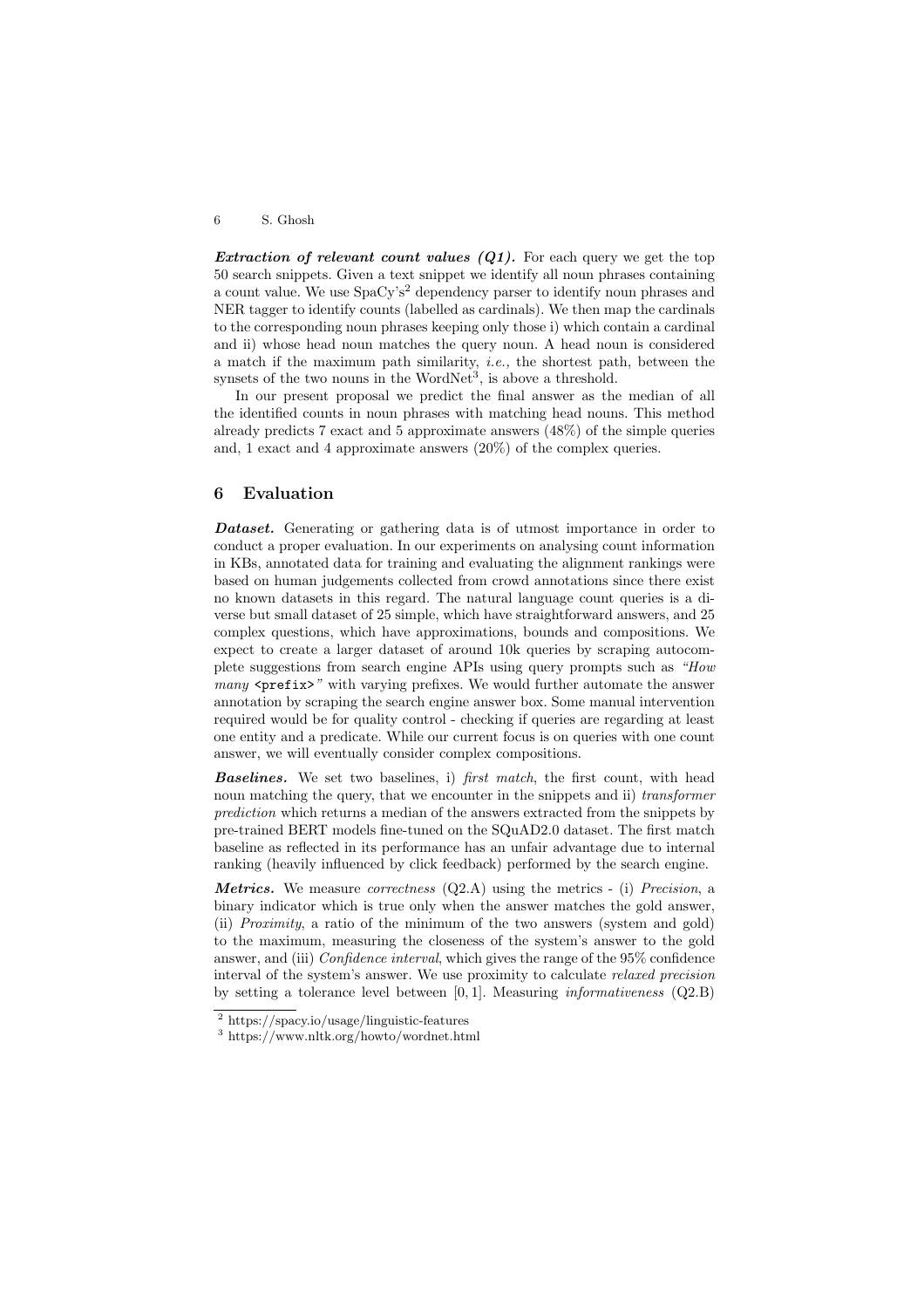of enumerations is quite subjective and dicult to measure quantitatively. We have two proposals i) enumerate all entities if the count is within a threshold, say 100 else provide a list of 100 most representative enumerations and ii) get crowd-judgements on the quality of enumerations. The 95% confidence intervals provide some *explanation* (Q2.C) of the predicted answer which can be further supplemented by providing the count distribution. A qualitative measure could include highlighting parts of the snippets from which the counts are derived.

## 7 Discussion and Future Work

Based on preliminary results of median and first match predictions, we are aiming to develop a learning-to-rank model which takes into consideration various factors such as head-noun match, snippet rank and positive identification by transformer networks. Another path worth exploring is to fine-tune BERT with the signals mentioned above in order to predict the final answer. We aim to deal with facet consolidation in the future for dealing with popular counts and multiple interpretations. Popular count values, which when different from the true count, affects the final outcome. For example, the query *"number of books written by J.K. Rowling"*, returns multiple occurrences of the count 7, which corresponds to the popular Harry Potter series thereby overshadowing her 15 other works. Similarly, multiple surface form interpretations, such as *"number of translations of the Bible"* which can mean translations of the multiple texts (the Old/New Testament), or their types (dynamic, formal, idiomatic), leads to multiple correct answers.

*Acknowledgement.* I would like to thank my supervisors Simon Razniewski and Gerhard Weikum for their invaluable support and inputs.

# References

- 1. Bast, H., Haussmann, E.: More accurate question answering on Freebase (CIKM 2015)
- 2. Berant, J., Chou, A., Frostig, R., Liang, P.: Semantic parsing on freebase from question-answer pairs (EMNLP 2013)
- 3. Calvanese, D., Eiter, T., Ortiz, M.: Regular path queries in expressive description logics with nominals (AAAI 2009)
- 4. Calvanese, D., Lenzerini, M., Nardi, D.: Description logics for conceptual data modeling (Logics for databases and information systems 1998)
- 5. Dell, H., Roth, M., Wellnitz, P.: Counting answers to existential questions (ICALP 2019)
- 6. Devlin, J., Chang, M., Lee, K., Toutanova, K.: BERT: pre-training of deep bidirectional transformers for language understanding (NAACL-HLT 2019)
- 7. Diefenbach, D., et al.: QAnswer: A question answering prototype bridging the gap between a considerable part of the LOD cloud and end-users (WWW 2019)
- 8. Dua, D., Wang, Y., Dasigi, P., Stanovsky, G., Singh, S., Gardner, M.: Drop: A reading comprehension benchmark requiring discrete reasoning over paragraphs (NACL-HLT 2019)